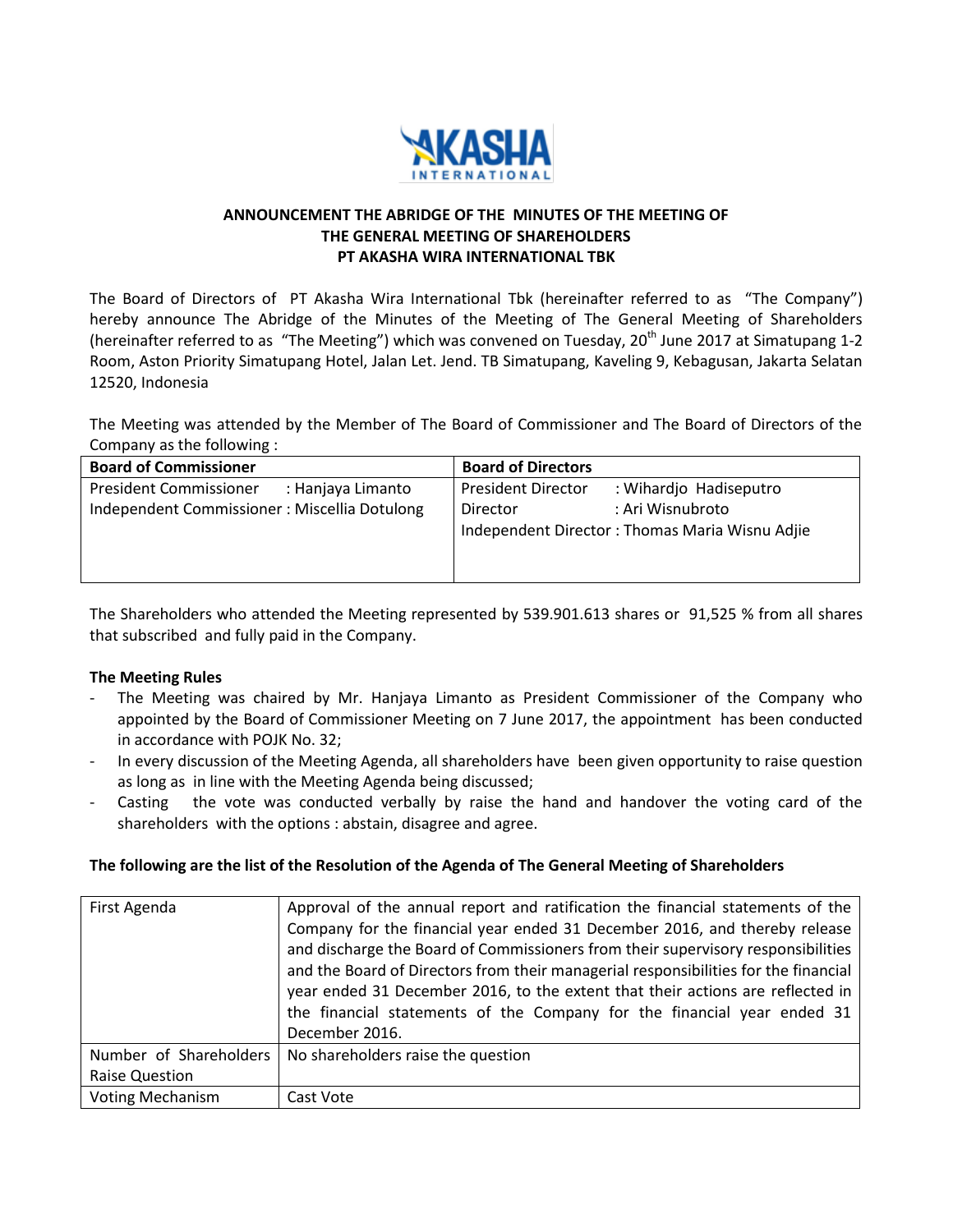| <b>Voting Result</b> | Agree                                                                                                          | Abstain | <b>Disagree</b> |
|----------------------|----------------------------------------------------------------------------------------------------------------|---------|-----------------|
|                      | 539.901.613 shares                                                                                             |         |                 |
|                      | or represent 100%%                                                                                             |         |                 |
|                      | from all shares with                                                                                           |         |                 |
|                      | valid voting right                                                                                             |         |                 |
|                      | represented in the                                                                                             |         |                 |
|                      | Meeting.                                                                                                       |         |                 |
| Resolutions          | To approve the Annual Report of the Company for the financial year ended<br>a.                                 |         |                 |
|                      | December 31, 2016;                                                                                             |         |                 |
|                      |                                                                                                                |         |                 |
|                      | To ratify the financial statements of the Company for the financial year<br>b.<br>ended December 31, 2016; and |         |                 |
|                      |                                                                                                                |         |                 |
|                      | To approve the acquittal and discharge of the Board of Commissioners from<br>c.                                |         |                 |
|                      | their responsibilities on the supervisory actions and the Board of Directors                                   |         |                 |
|                      | from their responsibilities on the management actions of the Company for                                       |         |                 |
|                      | the financial year ended December 31, 2016, to the extent that their actions                                   |         |                 |
|                      | are reflected in the financial statements of the Company for the financial                                     |         |                 |
|                      | year ended December 31, 2016 and do not conflict with or violate the                                           |         |                 |
|                      | prevailing laws and regulations.                                                                               |         |                 |
|                      |                                                                                                                |         |                 |
|                      |                                                                                                                |         |                 |

| Second Agenda                                   | To approve the appropriation of The Company's Net Profit for the Financial Year<br>2016.                                                                                                                                                         |         |                 |
|-------------------------------------------------|--------------------------------------------------------------------------------------------------------------------------------------------------------------------------------------------------------------------------------------------------|---------|-----------------|
| Number of Shareholders<br><b>Raise Question</b> | No shareholders raise the question                                                                                                                                                                                                               |         |                 |
| <b>Voting Mechanism</b>                         | Cast Vote                                                                                                                                                                                                                                        |         |                 |
| <b>Voting Result</b>                            | Agree<br>539.901.613 shares<br>or represent 100%%<br>from all shares with<br>valid voting right<br>represented in the<br>Meeting.                                                                                                                | Abstain | <b>Disagree</b> |
| <b>Resolutions</b>                              | To approve the appropriation of The Company's Profit for the Financial Year<br>2016 amounting to Rp. 55,951,000,000.- (fifty five billion nine hundred fifty one<br>million Rupiah) as retained earnings to improve the equities of the Company. |         |                 |